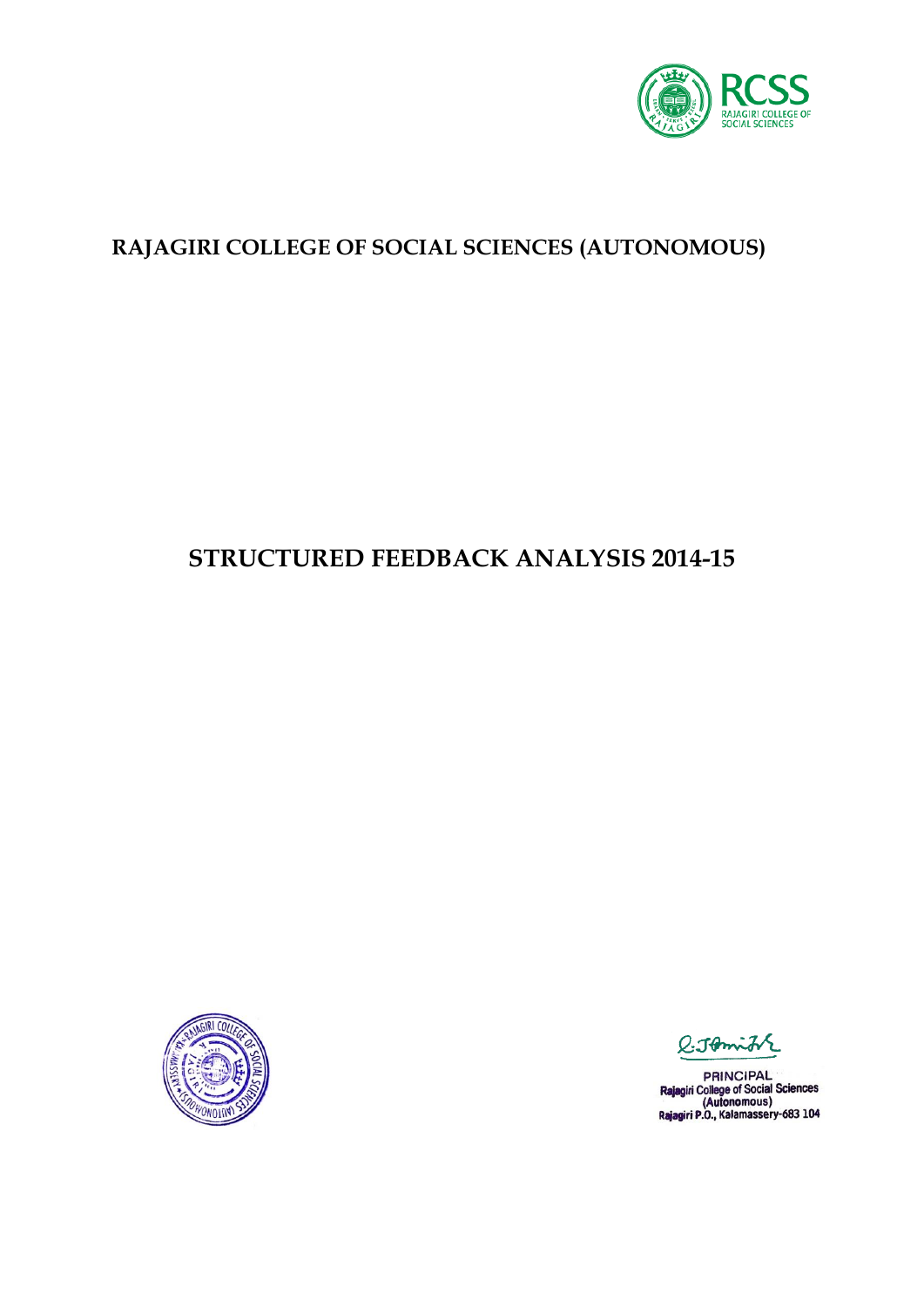

### **Analysis of Structured Feedback from Students**

Structured feedback on curriculum was collected from the students on the following areas.

- A1. Coverage of the curriculum in catering to their professional needs
- A2. Relevance of the courses in the curriculum and its contents
- A3. Relevance of the curriculum in relation to latest technology or emerging trends
- A4. Relevance of the assignments/seminars/projects in attaining the course outcomes
- A5. Additional reading materials in terms of their usefulness
- A6. Relevance of internship/field visits/projects in the curriculum
- A7. Relevance of the value added courses offered
- A8. Library facilities including online databases in terms of their usefulness
- A9. Quality of other trainings offered

A total of 102 students gave their feedback. The analysis of the feedback is given below.





Tomich

**PRINCIPAL** giri College of Social Sciences (Autonomous) Rajagiri P.O., Kalamassery-683 104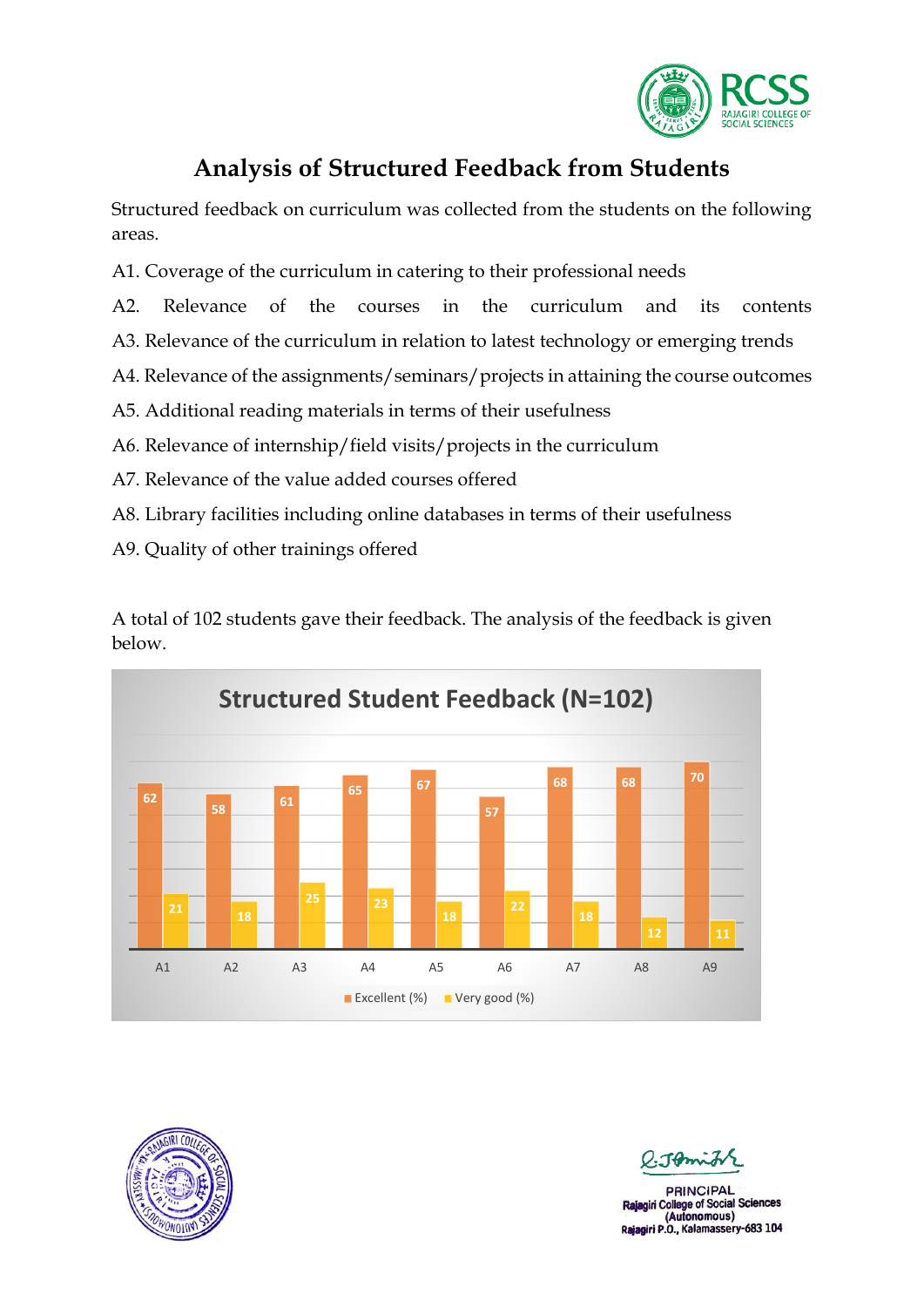

### **Analysis of Structured Feedback from Alumni**

Structured feedback on curriculum was collected from the alumni on the following areas.

- A1. Coverage of the curriculum in catering to their professional needs
- A2. Relevance of the courses in in making students employable
- A3. Relevance of the curriculum in relation to latest technology or emerging trends
- A4. Relevance of the courses in attaining the required skills/competencies
- A5. Relevance of internship/field visits/projects in the curriculum
- A6. Usefulness of additional trainings received
- A7. Relevance of the value added courses offered
- A8. Library facilities including online databases in terms of their usefulness
- A9. Quality of trainings received

A total of 33 alumni gave their feedback. The analysis of the feedback is given below.





Tomit

**PRINCIPAL** iri College of Social Sciences (Autonomous) Rajagiri P.O., Kalamassery-683 104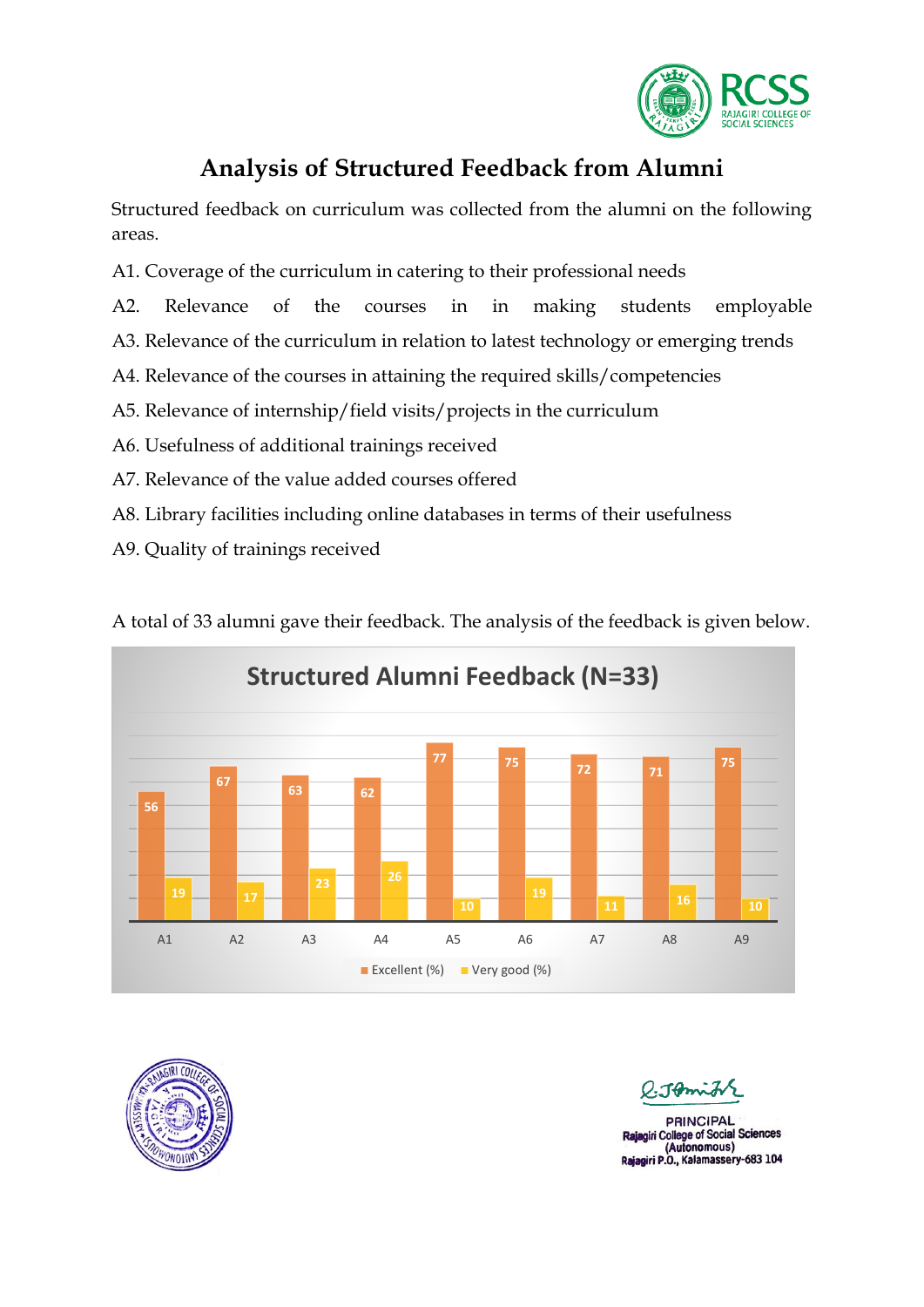

## **Analysis of Structured Feedback from Teachers**

Structured feedback on curriculum was collected from the Teachers on the following areas.

- A1. Coverage of the curriculum and its contents
- A2. Relevance of the courses in making students employable
- A3. Relevance of the curriculum in relation to latest technology or emerging trends
- A4. Relevance of the courses in attaining the expected programme outcomes
- A5. Relevance of internship/field visits/projects in the curriculum A6. Facilities for

delivering the course contents effectively

- A7. Relevance of the value added courses offered
- A8. Library facilities including online databases in terms of their usefulness
- A9. Usefulness of trainings offered for effective teaching



A total of 39 teachers gave their feedback. The analysis of the feedback is given below.



**PRINCIPAL** College of Social Sciences (Autonomous) Rajagiri P.O., Kalamassery-683 104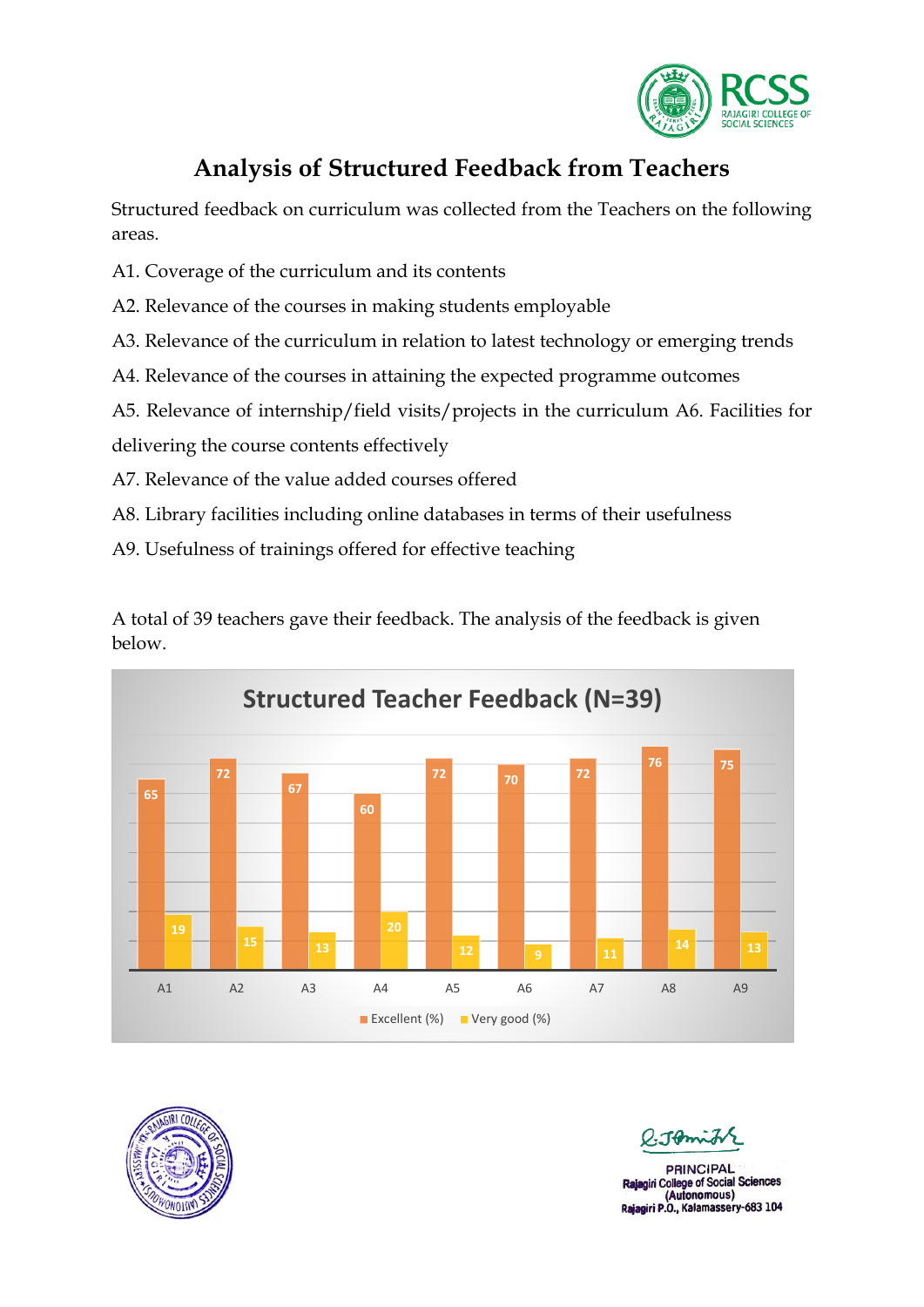

# **Analysis of Structured Feedback from Employers**

Structured feedback on curriculum was collected from the employers on the following areas.

- A1. Conceptual clarity of candidates from the college
- A2. Application skills of the candidates
- A3. Job specific skills of the candidates
- A4. General competencies of the candidates
- A5. Soft skills of the candidates
- A6. Relevance of the curriculum in developing industry expected outcomes
- A7. Relevance of the curriculum in developing a proactive attitude in the candidates

A total of 19 employers gave their feedback. The analysis of the feedback is given below.





 $T_{\rm 2}$ 

**PRINCIPAL** Rajagiri College of Social Sciences (Autonomous) Rajagiri P.O., Kalamassery-683 104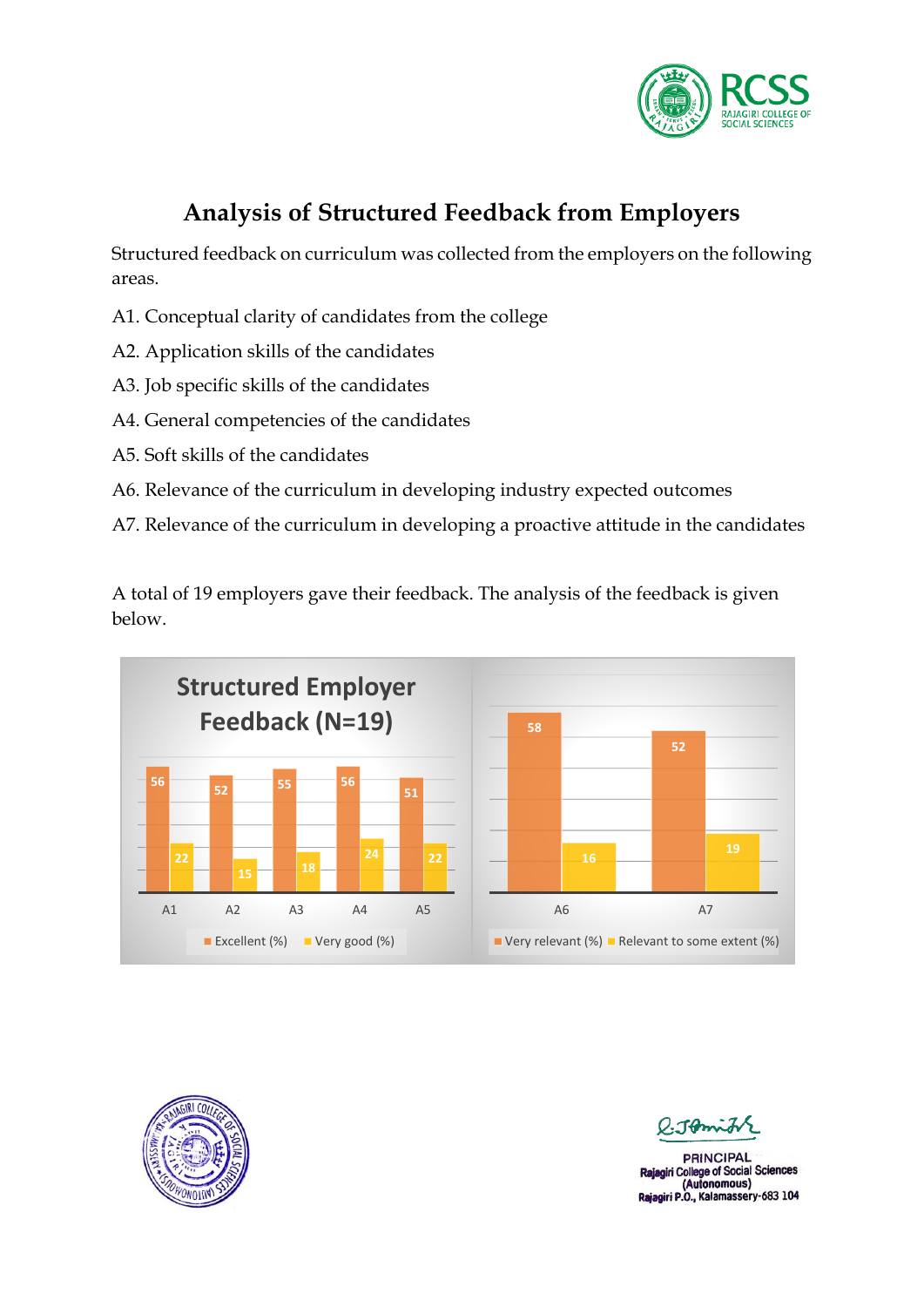

## **Summary of descriptive feedback received from the stakeholders**

The descriptive feedback from the different stakeholders has also been summarized. The summary is given department wise so as to be helpful in using the feedback for curriculum revisions.

#### **Department of Business Administration**

The feedback from alumni suggested to add some programmes in the syllabus to enhance problem solving skills, critical thinking and adaptability. The employers suggested adding latest policies and programmes in the syllabus to enhance the aptitude skill and soft skill of students along with general awareness and leadership skills. Teacher feedback specifically suggested modifying few specialization courses which are more relevant, modifying the curriculum based on outcome based perspectives etc.

#### **Department of Computer Science**

The Employers felt that the students need to have more exposure to the recent trends in technology. Their curricula also should focus on making them more adaptable to the new paradigms. The Alumni suggested that the curricula should give importance to other fields of study like designing, testing, analyst and administration apart from programming. To improve the curricula further they have suggested more life skills programs to improve their interpersonal skills and communication. The students suggested to reduce the content of the subjects. Teachers felt that the curricula can be modified to include integrated courses and have more focus on recent trends in technologies.

### **Department of Social Work**

BSW students commented on the repetition of topics in two courses, Development Administration and Micro Credit and Self Help Groups. They suggested that topics on central ministries are easy to comprehend together with the particular course on elderly, rural development etc than studying it altogether in one course. According to



P.JAmith

**PRINCIPAL College of Social Sciences** (Autonomous) iagiri P.O., Kalamassery-683 104